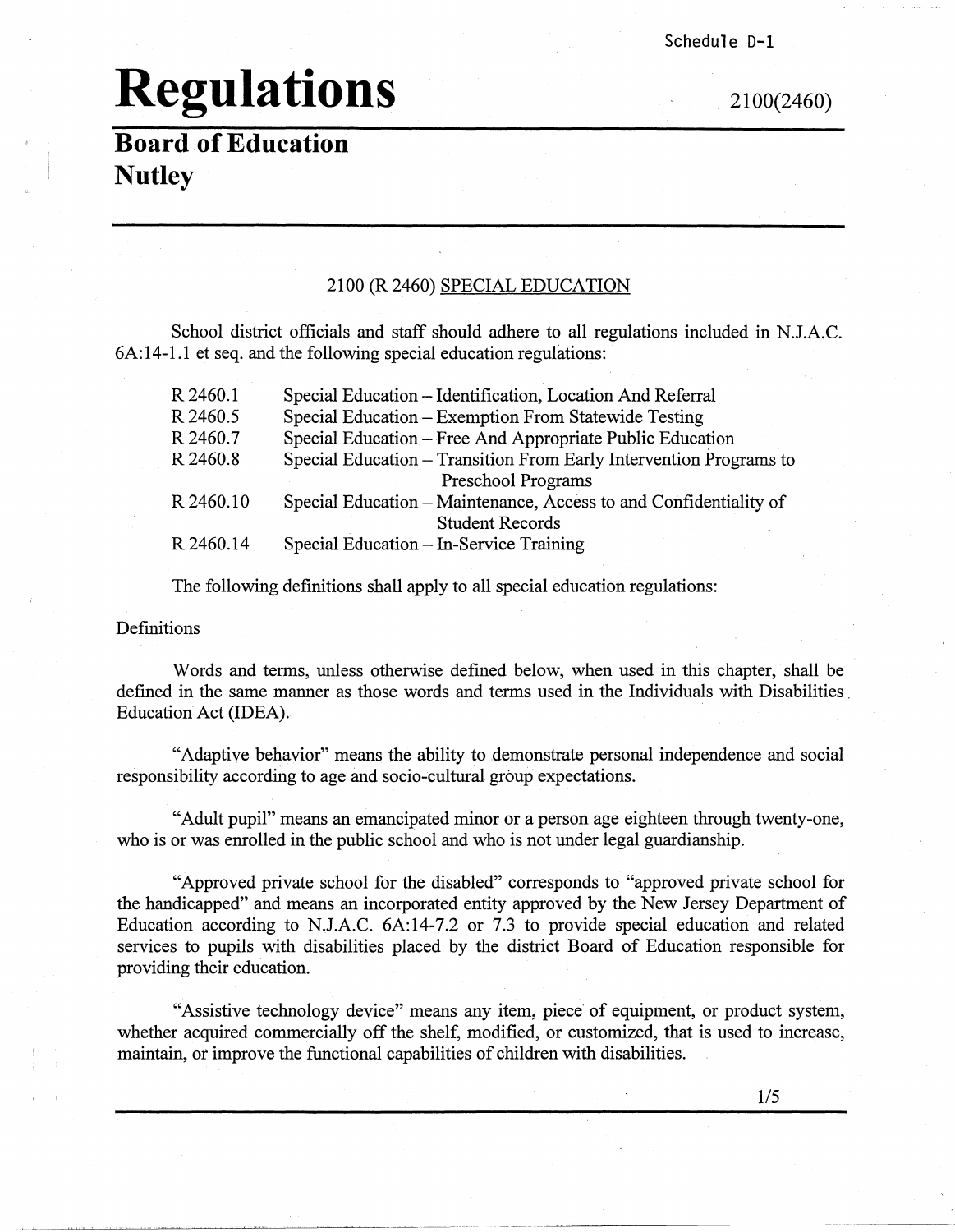**Board of Education Nutley** 

"Assistive technology service" means any service that directly assists a pupil with a disability in the selection, acquisition, or use of an assistive technology device. The term includes:

- 1. The evaluation of the needs of a pupil with a disability, including a functional evaluation of the pupil in his/her customary environment;
- 2. Purchasing, leasing, or otherwise providing for the acquisition of assistive technology devices by pupils with disabilities;
- 3. Selecting, designing, fitting, customizing, adapting, applying, maintaining, repairing or replacing assistive devices;
- 4. Coordinating and using other therapies, interventions, or services with assistive technology devices, such as those associated with existing education and rehabilitation plans and programs;
- 5. Training or technical assistance for a pupil with a disability or, if appropriate, that pupil's family; and
- 6. Training or technical assistance for professionals (including individuals providing education or rehabilitation services), employers or other individuals who may provide services to, employ, or are otherwise substantially involved in the major life functions of pupils with disabilities.

"Board of Education" means the school district of residence, the Board of trustees of a charter school, the State agency or other public education agency which acts as the school district of residence for the location, identification, evaluation, determination of eligibility, development of an Individualized Education Program (IEP) and the provision of a free appropriate, public education to pupils with disabilities except as defined otherwise.

"Consent" means agreement in writing which is required by this chapter. Consent shall be obtained from the parent(s), legal guardian(s) and/or the adult pupil having legal responsibility for educational decision making. The district Board of Education shall ensure that the parent(s), legal guardian(s) and/or adult pupil:

1. Has been fully informed of all information relevant to the activity for which consent is being sought, in his/her native language or other mode of communication;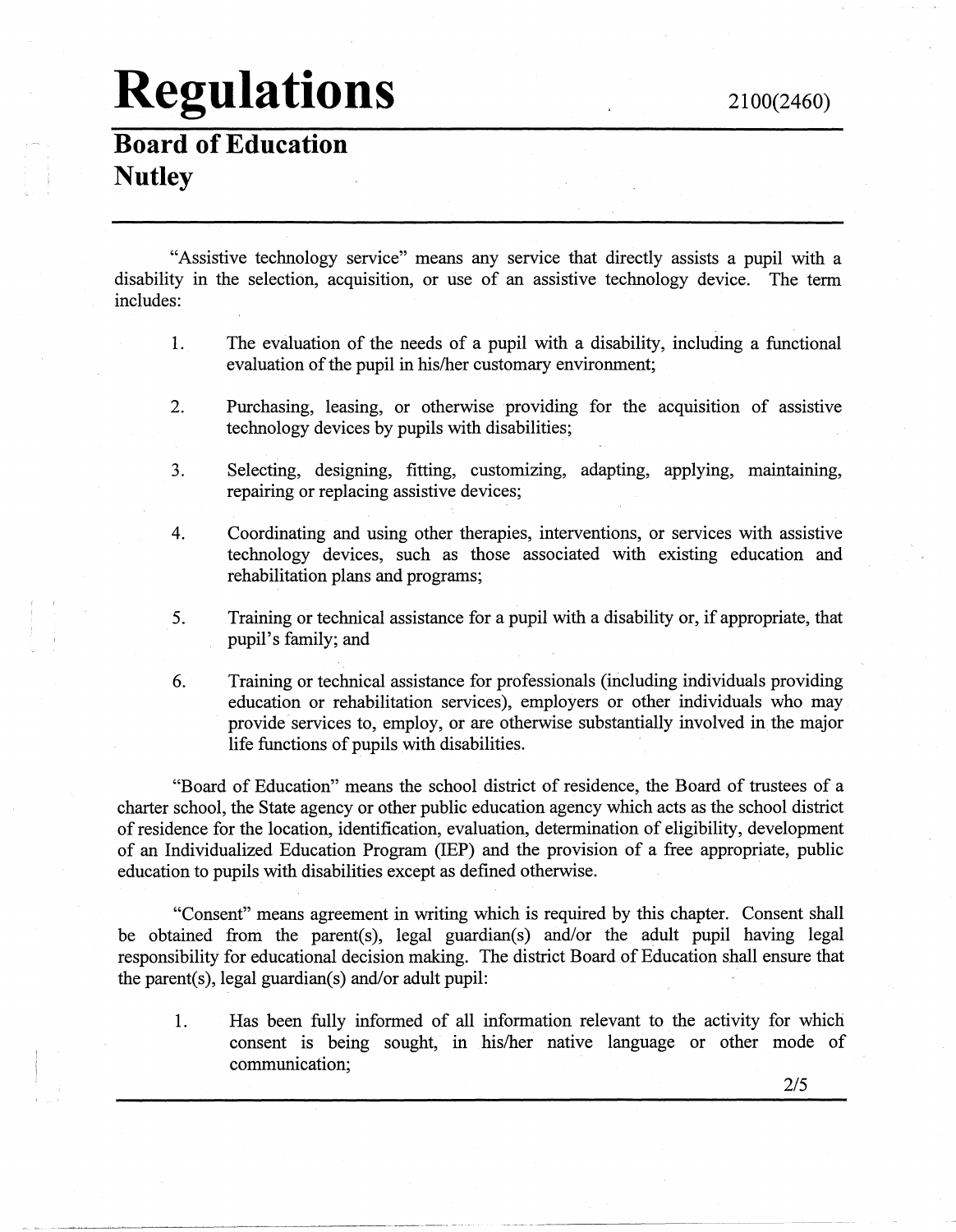**Board of Education Nutley** 

- 2. Understands and agrees in writing to the implementation of the activity; and
- 3. Understands that the granting of consent is voluntary and may be revoked at any time.

"Department of Education'' means the New Jersey State Board of Education, the Commissioner of Education or his/her designee.

"Individualized, Education Program" (IEP) means a written plan developed at a meeting according to N.J.A.C. 6A:14-2.3(h)3, 2.3(i)2 which sets forth present levels of performance, measurable annual goals and short-term objectives or benchmarks and describes an integrated, sequential program of individually designed instructional activities and related services necessary to achieve the stated goals and objectives. This plan shall establish the rationale for the pupil's educational placement, serve as the basis for program implementation and comply with the mandates set forth in this chapter.

"IEP Team" means the group of individuals who are responsible for the development, review and revision of the pupil's Individualized Education Program (IEP). The members of IEP Team are listed at N.J.A.C. 6A:14-2.3(h).

"Native language" means the language or mode of communication normally used by a person with a limited ability to speak or understand the English language.

''Nonpublic school" means an elementary or secondary school, other than a public school, within the State, providing education in grades kindergarten through twelve, or any combination of grades in which a pupil age five through twenty may fulfill compulsory school attendance and which complies with Title VI of the Civil Rights Act of 1964 (P.L. 88-352).

"Nonpublic school pupil" means any pupil who is enrolled full time in a nonpublic school. A pupil who boards at a nonpublic school shall be considered a resident of the New Jersey school district in which the parent(s), legal guardian(s) and/or the adult pupil resides.

"Parent" means the natural parent, the legal guardian, foster parent, surrogate parent, person acting in the place of a parent such as the person with whom the pupil legally resides and/or a person legally responsible for the pupil's welfare. Unless parental rights have been terminated by a court of appropriate jurisdiction, the natural parent retains all rights under this chapter.

--------~--------------------------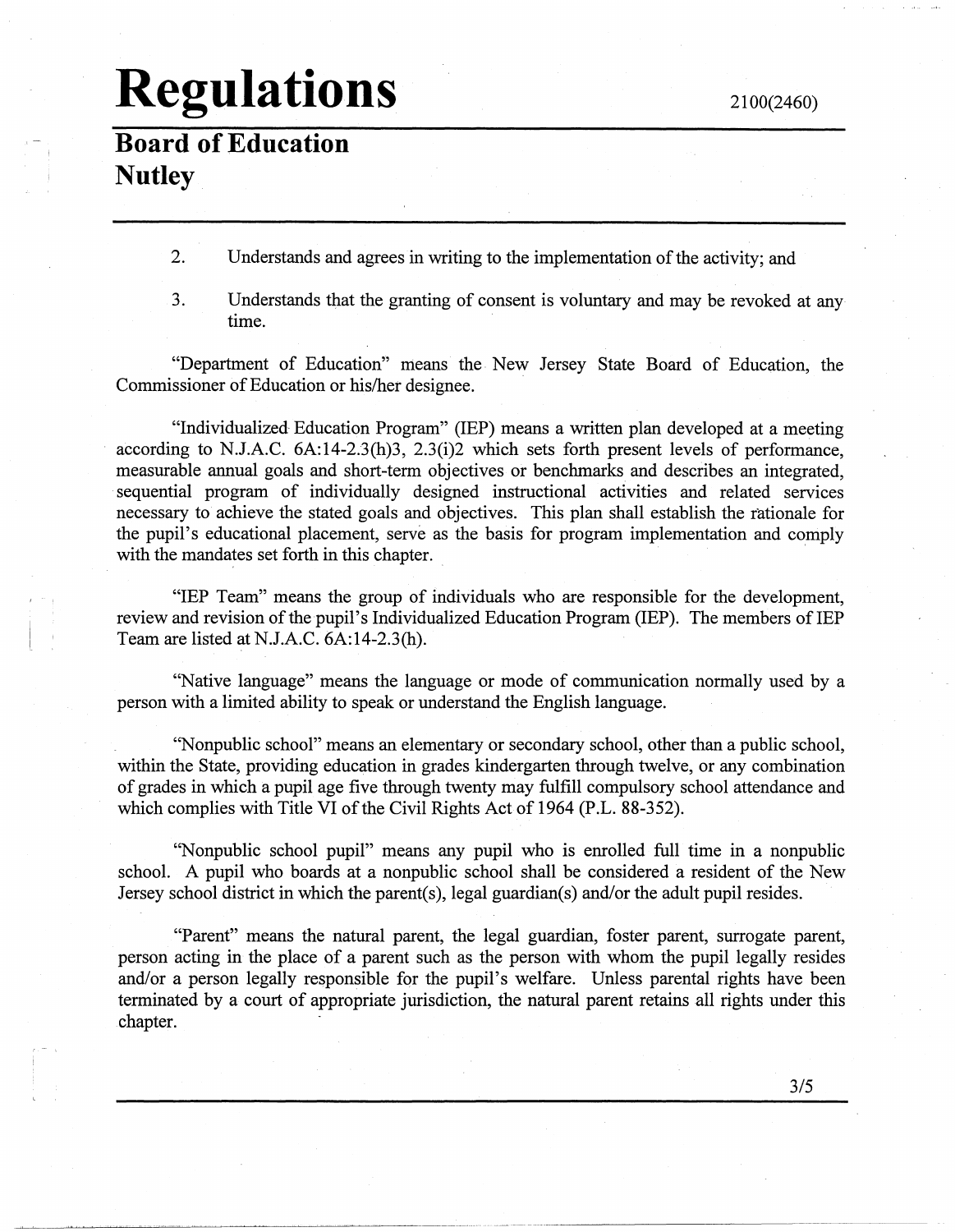**Board of Education Nutley** 

"Pupil" means a person age three through twenty-one who is entitled to receive educational programs and services in accordance with federal or State law or regulation.

"Pupil age" means the school age of a pupil defined by the following:

- 1. "Age three" means the attainment of the third birthday. Children attaining age three shall have a free appropriate public education available to them provided by the district Board of Education.
- 2. "Age five" means the attainment of age five by the month and day established as the kindergarten entrance cutoff date by the district Board of Education. Pupils . with disabilities attaining age five after the kindergarten entrance cutoff date shall continue to be provided preschool services for the balance of that school year.
- 3. "Age 21" means the attainment of the twenty-first birthday by June 30 of that school year. Pupils with disabilities attaining age twenty-one during the school year shall continue to be provided services for the balance of that school year.

"Pupil with a disability" means a pupil who has been determined to be eligible for special education and related services according to N.J.A.C. 6A:14-3.5 or 3.6.

"Recreation" for pupils with disabilities means instruction to enable the pupil to participate in appropriate leisure activities, including involvement in recreation programs offered by the district Board of Education and the facilitation of a pupil's involvement in appropriate community recreation programs.

"Referral" means the written request for an initial evaluation to determine whether a pupil is eligible for services under this chapter.

"Related services" means transportation and such developmental, corrective, and other supportive services as are required to assist a pupil with a disability to benefit from special education as specified in the pupil's IEP, and includes speech-language pathology and audiology services psychological services, physical and occupational therapy recreation, early identification and assessment of disabilities in children, counseling services including rehabilitation counseling, orientation and mobility services, and medical services for diagnostic or evaluation purposes. The term also includes school nursing services, social work services in schools and parent and/or legal guardian counseling and training that is related to the education of the pupil.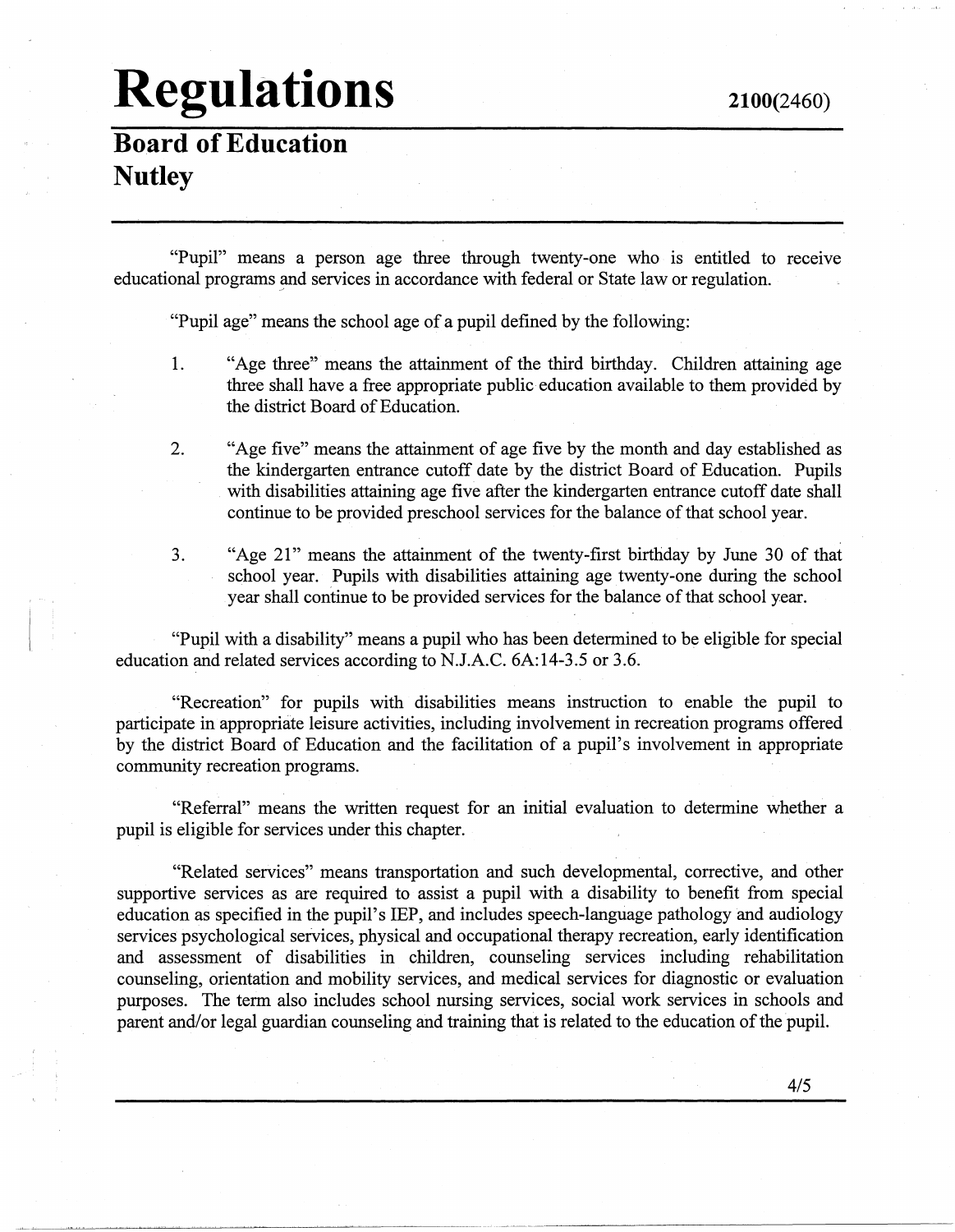### **Board of Education Nutley**

"Special education" means specially designed instruction to meet the educational needs of pupils with disabilities including, but not limited to, subject matter instruction physical education and vocational training.

"Speech-language specialist" means a speech correctionist or speech-language specialist.

"Transition services" means a coordinated set of activities for a pupil, designed within an outcome-oriented process, that promotes movement from school to post-school activities, including post-secondary education, vocational training, integrated employment (including supported employment), continuing and adult education, adult services, independent living, or community participation.

5/5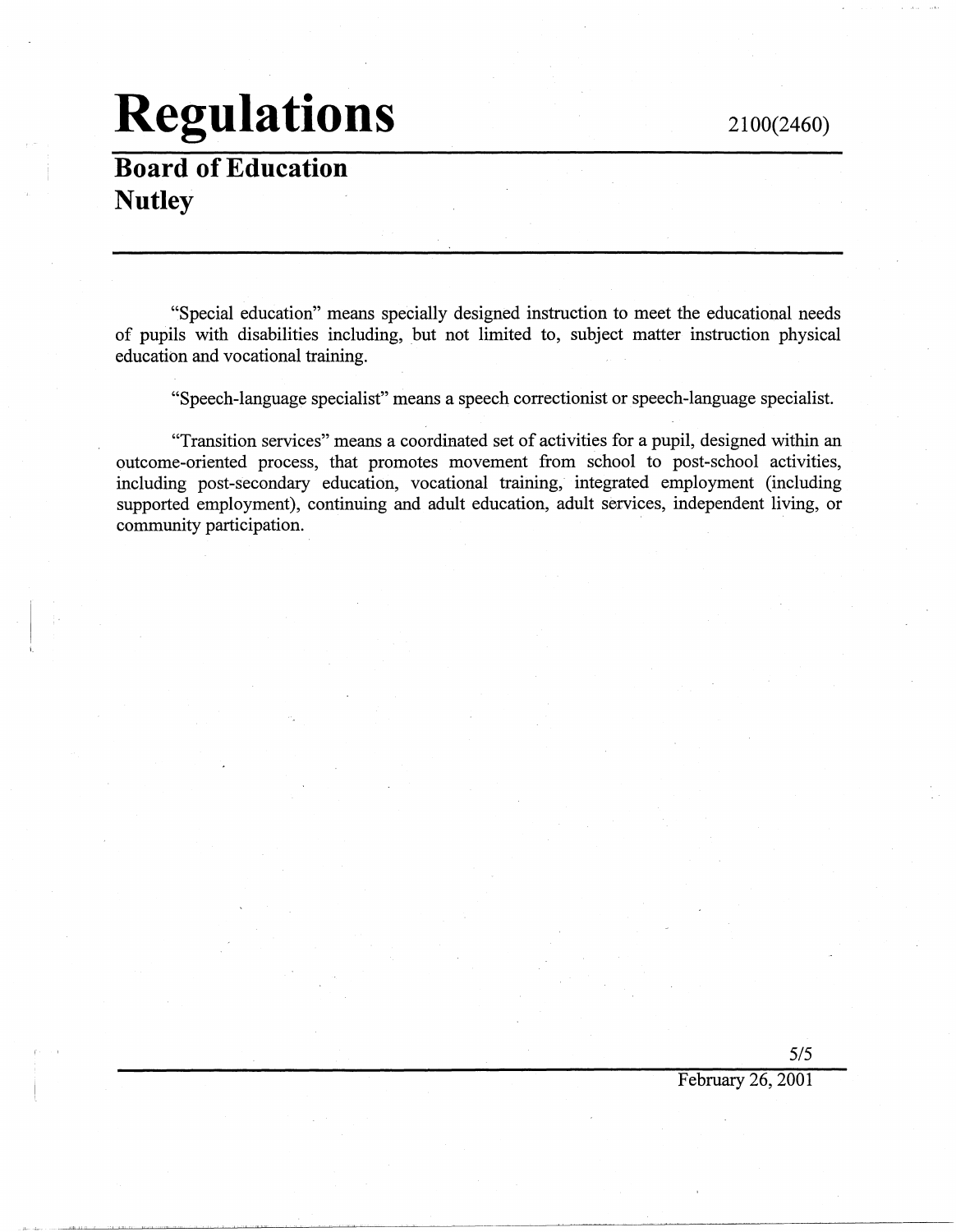Schedule D-2

# **Regulations** 2100(2460.7)

#### **Board of Education Nutley**

#### 2100 (R 2460.7) SPECIAL EDUCATION -FREE AND APPROPRIATE PUBLIC EDUCATION

A free and appropriate public education is available to all pupils with disabilities between the ages of three and twenty-one including pupils with disabilities who have been suspended or expelled from school.

Procedures regarding the provision of a free and appropriate public education to pupils with disabilities who are suspended or expelled are as follows:

1. School officials responsible for implementing suspensions/expulsions in the district are the following: (List school officials/designees by district (List school officials/designees by district organizational level.)

| a. | $9 - 12$ | Principal/Vice Principal<br>Director of Special Services or designee |
|----|----------|----------------------------------------------------------------------|
| h. | 7-R      | Principal/Vice Principal<br>Director of Special Services or designee |

- C. K-6 Principal, Director of Special Services
- 2. Each time a pupil with a disability is removed from his/her current placement for disciplinary reasons, notification of the removal is provided to the case manager by the Principal or designee.
- 3. Each Principal or designee will ensure that a system is in place to track the number of days a pupil with disabilities has been removed for disciplinary reasons
	- a. Pupil's name;
	- b. The infraction;
	- c. Time suspended; and
	- d. The cumulative days suspended including removal for a portion of the school day which is counted proportionately.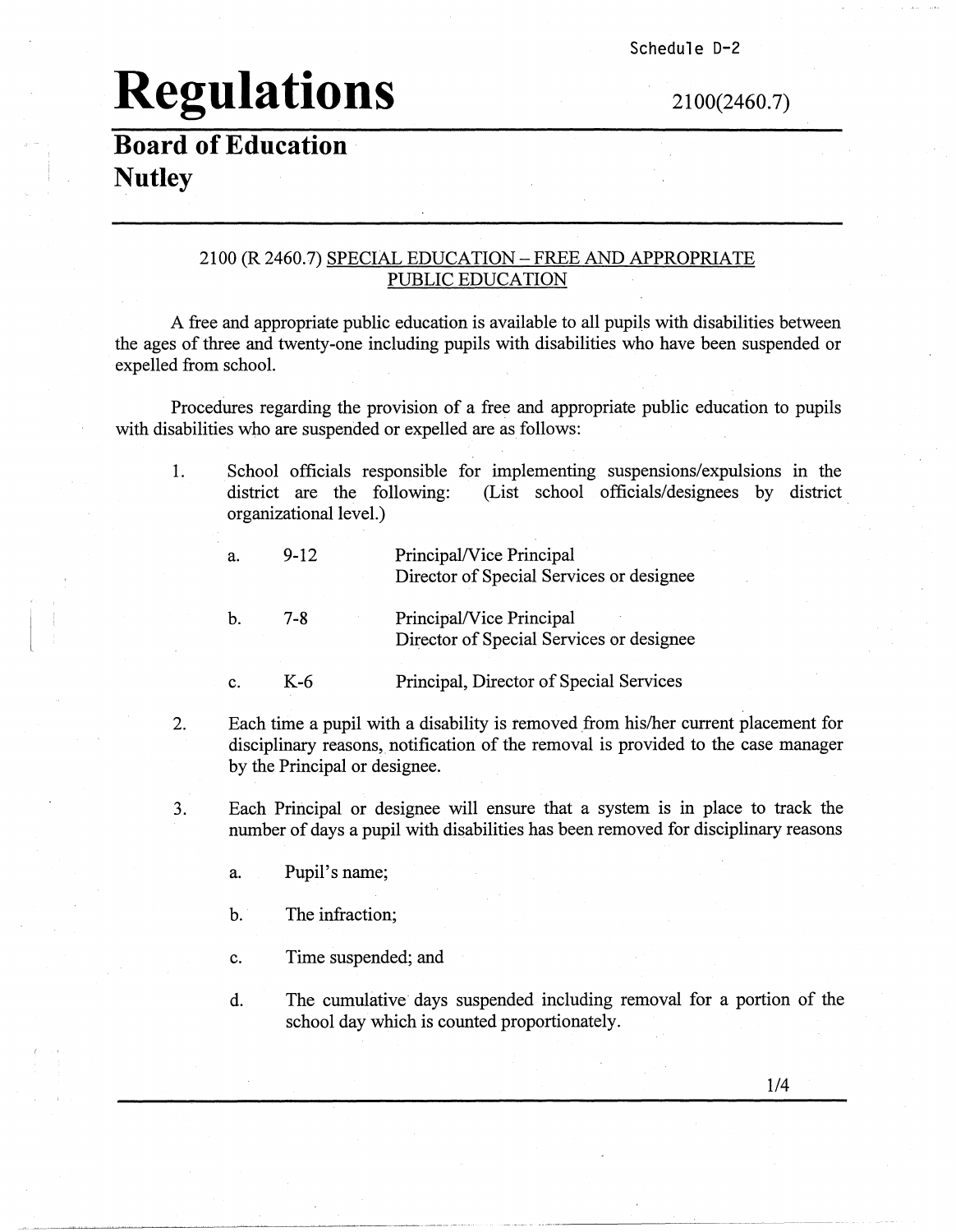### **Board of Education Nutley**

- 4. When a pupil is suspended from transportation:
	- a. Suspension from transportation is not counted as a day of removal if the pupil attended school.
	- b. Suspension from transportation is counted as a day of removal if the school district does not make available an alternate means of transportation and the pupil does not attend school.
	- c. Suspension from transportation may be counted as a day of absence rather than a day of removal if the district made available an alternate means of transportation and the pupil does not attend school.
- 5. When a pupil with a disability participates in an in-school suspension program, the Principal or designee shall ensure that participation in the program is not counted as a day of removal if the program meets the following criteria:
	- a. The pupil has the opportunity to progress in the general curriculum,
	- b. Services and modifications specified in the pupil's IEP can be provided in the in-school suspension program,
	- c. Interaction with non-disabled peers to the extent they would have in the current placement, and
	- d. The pupil is counted as present for the time spent in the in-school suspension program.
- 6. When a series of short-term removals accumulate to more than ten school days in the year:
	- a. The Principal/Vice Principal or designee and the case manager will consult to determine whether the removals create a change of placement according to N.J.A.C. 6A:14-2.8(b)2.

-·-·--·-·-------·-· -------~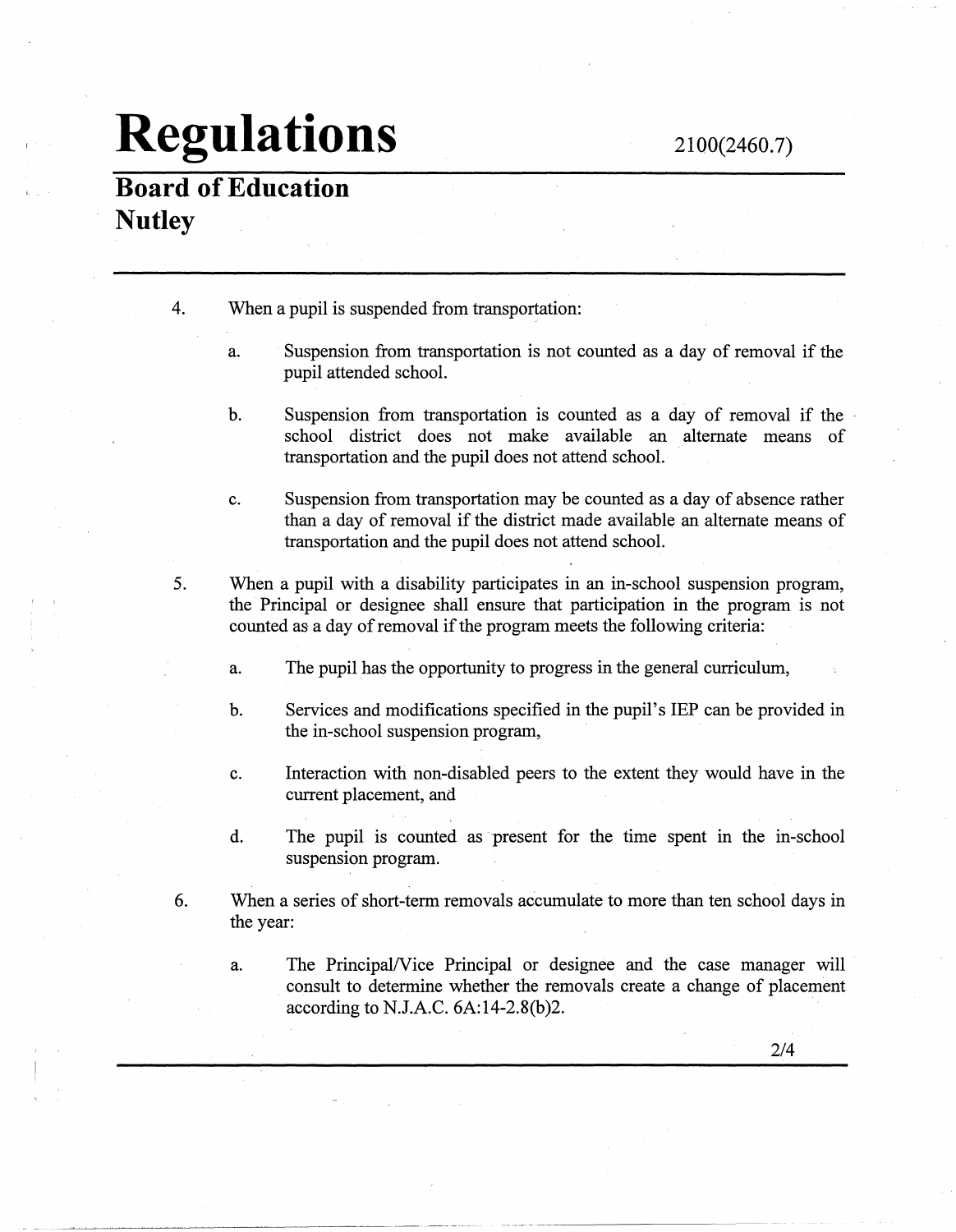#### 2100(2460.7)

## **Regulations**

### **Board of Education. Nutley**

1 - .

| b. | If it is determined that there is no change in placement, the Principal/Vice |
|----|------------------------------------------------------------------------------|
|    | Principal or designee and the case manager, and special education teacher    |
|    | will consult to determine the extent to which services are necessary to:     |

- (1) Enable the pupil to progress appropriately in the general education curriculum;
- (2) Advance appropriately toward achieving the goals set out in the Pupil's IEP; and
- (3) Written documentation of the consultation and services provided is maintained in the pupil's file. (Attach any relevant forms).
- 7. When a disabled pupil is removed from his/her current placement for more than ten days and the removal does not constitute a change in placement, the case manager shall convene an IEP meeting to:
	- a. Review the behavioral intervention plan and its implementation;
	- b. Determine if modifications are necessary; and
	- c. Modify the behavioral intervention plan and its implementation as appropriate. The plan will be modified to the extent necessary if at least one member of the team determines that modifications are necessary.

The case manager will document the date and the outcome of the meeting.

The documentation will be placed in the pupil's file.

Procedures Regarding the Provision of a Free and Appropriate Public Education to Preschool Age Pupils with Disabilities.

To ensure that preschoolers with disabilities who are not participating in an early intervention program have their initial IEP's implemented no later than age three, a written request for an initial evaluation shall be forwarded to the district.

--~------------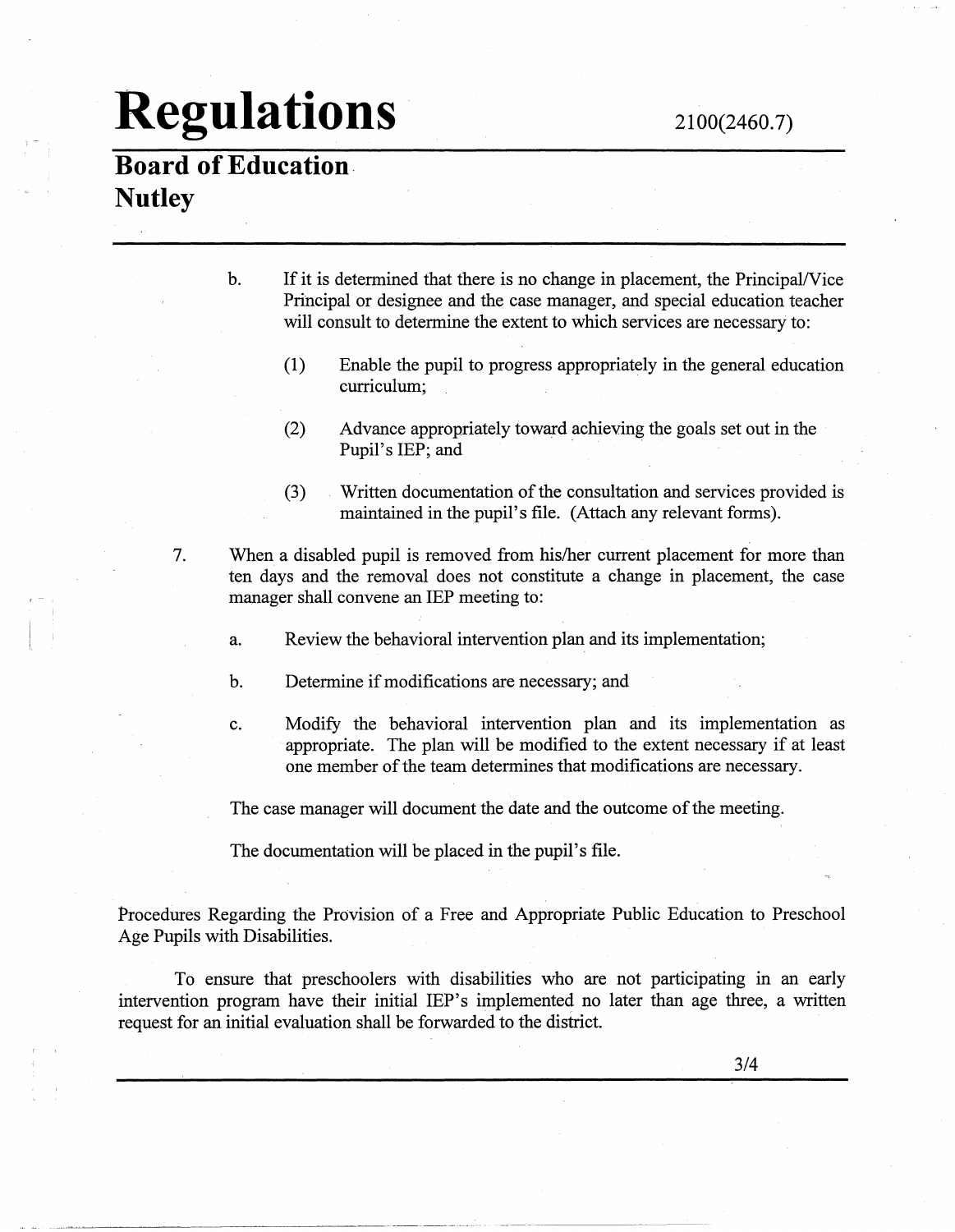**Board of Education Nutley** 

The following procedures will be followed:

- 1. A parent of a preschool-age pupil suspected of having a disability, who requests a Child Study Team (CST) evaluation by telephone, will be advised to submit a written request for an evaluation to the Director of Special Services;
- 2. Upon receipt of the written request the request shall be dated and signed by the recipient;
- 3. A file will be initiated for the potentially disabled preschooler;
	- a. The case manager will convene a planning meeting within twenty calendar days (excluding school holidays but not summer vacation) of the date recorded on the request;
	- b. A "Notice of Planning Meeting" (Identification Meeting) will be sent to the parent(s);
	- c. The notice will contain "Parental Rights in Special Education" (PRISE) Booklet;
	- d. The meeting will be attended by the CST, including a speech language specialist, the parent(s), and a teacher who 'is knowledgeable about the district's program; and
	- e. A program shall be in place no later than ninety calendar days froni the date of consent.

Procedures Regarding the Provision of a Free, Appropriate Public Education to Pupils with Disabilities Who Are Advancing From Grade to Grade

The Department of Special Services through in-service training shall ensure pupils with disabilities who are advancing from grade to grade with the support of specially designed services, continue to be eligible when as part of a reevaluation, the IEP team determines the pupil continues to require specially designed services to benefit from education and progress in the general education curriculum; and the IEP team will use functional assessment information to support the determination to continue eligibility.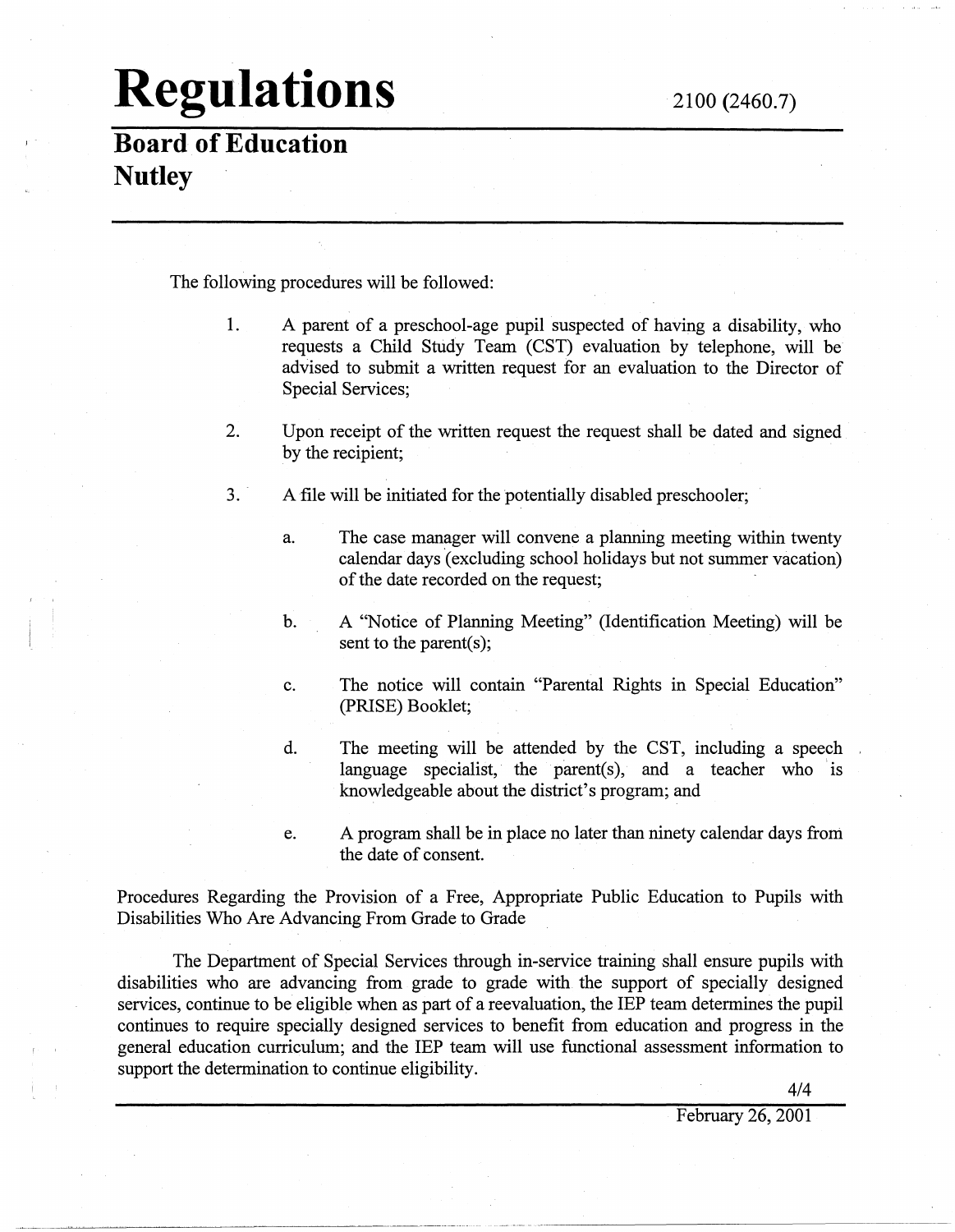2100(2460.8)

### **Board of Education Nutley**

#### 2100 (R 2460.8) SPECIAL EDUCATION -TRANSITION FROM EARLY INTERVENTION PROGRAMS TO PRESCHOOL PROGRAMS

Children with disabilities participating in early intervention programs (EIP) assisted under IDEA Part C who will participate in preschool programs under N.J.A.C. 6A:14-1.1 et seq. Experience a smooth transition and that an Individualized Education Program (IEP) has been developed and is being implemented according to N.J.A.C. 6A:14-3.3(e).

Procedure for Child Study Team (CST) Member Attendance at the Transition Planning Conference.

- 1. The Nutley Public Schools will make available a CST member to attend the transition planning conference arranged by the EIP when notified.
- 2. The Nutley Public Schools will work collaboratively with the EIP to eliminate barriers regarding meeting times and locations.
- 3. School district officials shall adhere to all procedures contained in N.J.A.C. 6A: 14-1.1 et seq. For transitioning children with disabilities from EIP to preschool programs.

1/1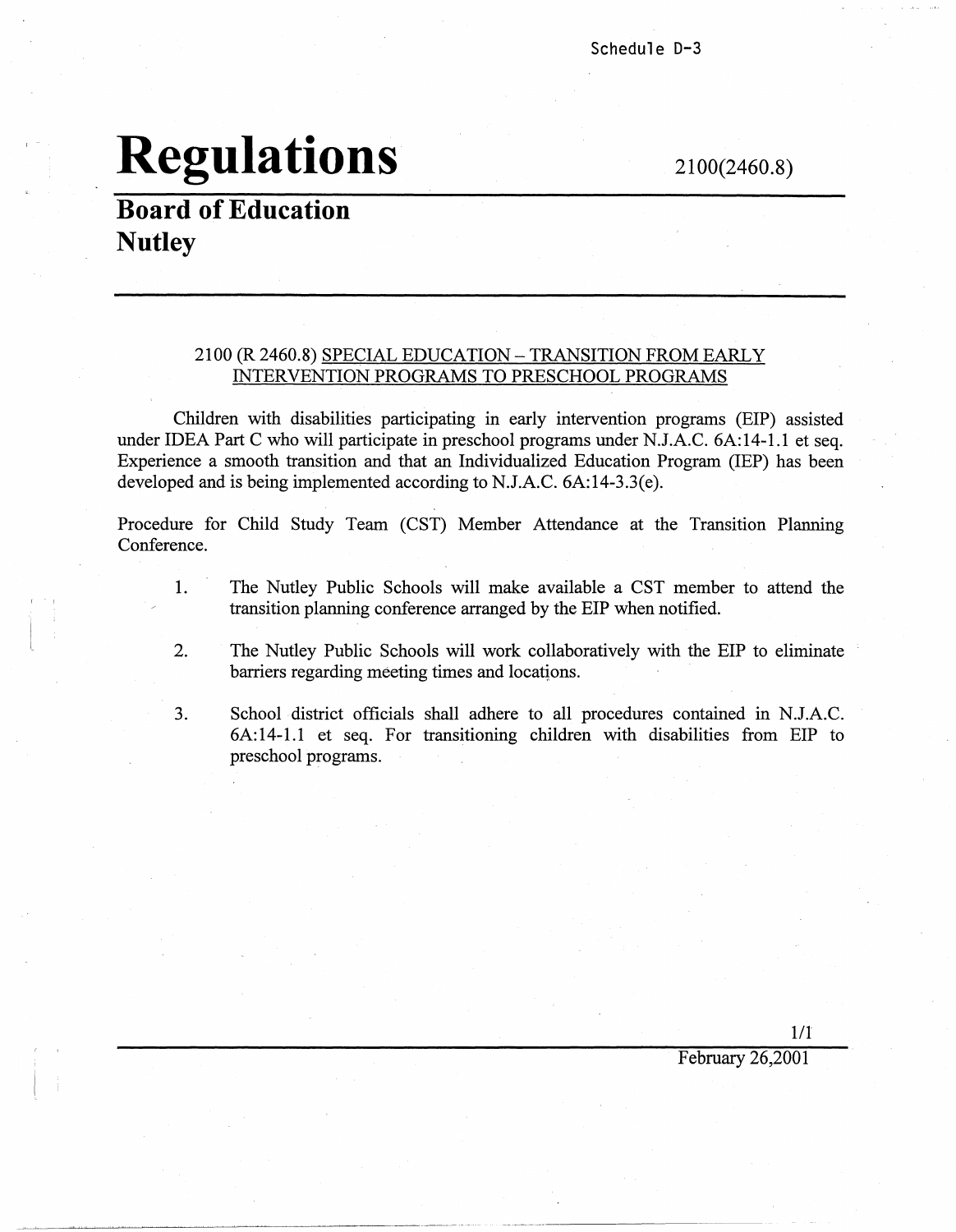2100 (2460.10)

### **Board of Education Nutley**

#### 2100 (R2460.10) SPECIAL EDUCATION-MAINTENANCE. ACCESS TO AND CONFIDENTIALITY OF STUDENT RECORDS

The compilation, maintenance, access to and confidentiality of student records are in accordance with N.J.A.C. 6:3-6.1 et seq.

Procedures to Assure Confidentiality and Access to the Individual Education Program (IEP)

- 1. The Principal/Director of Special Services shall assure that regular education teachers, special education teachers, and related services personnel with assigned educational responsibility have access to the pupil's IEP.
	- a. Personnel with assigned educational responsibility will have the right to view, to make notes, and/or have a reproduction of the IEP.
	- b. The Principal/Director of Special Services will assure that the IEP is kept confidential and is maintained according to N.J.A.C. 6:3-6.4(b) which states that pupil records for each individual pupil shall be maintained in a central file at the school attended by the pupil and when records are maintained in different locations, a notation in the central file as to where such other records may be found is required.
- 2. All procedures regarding access to pupil records and confidentiality indicated in Policy and Regulation No. 8330 Pupil Records will be followed.

·---·--- -----------

1/1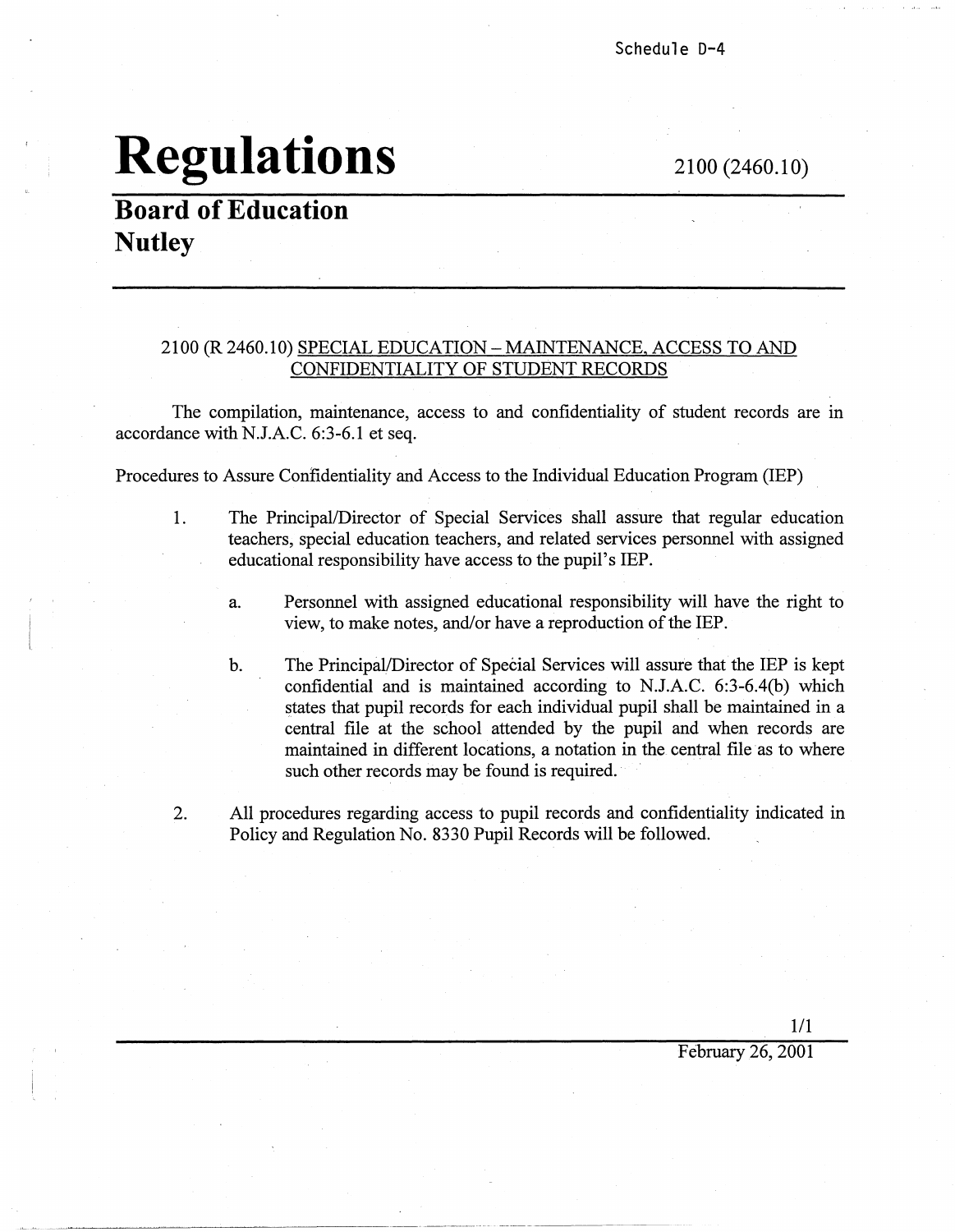#### Schedule D-5

## **Regulations**

2100(2460.14)

#### **Board of Education Nutley**

#### 2100 (R2460.I4) SPECIAL EDUCATION-IN-SERVICE TRAINING

The in-service training needs for professional and paraprofessional staff who provide special education, regular education or related services are identified and that appropriate in service training is provided. The Director of Special Services shall maintain information to demonstrate the school efforts to:

- 1. Prepare general and special education personnel with the content knowledge and collaborative skills needed to meet the needs of children with disabilities;
- 2. Enhance the ability of teachers and others to use strategies, such as behavioral interventions, to address the conduct of students with disabilities that impedes the learning of students with disabilities and others;
- 3. Acquire and disseminate to teachers, administrators, school Board members, and related services personnel, significant knowledge derived from educational research and other sources and how the district will, if appropriate, adopt promising practices, materials and technology;
- 4. Ensure that the in-service training is integrated to the maximum extent possible with other professional development activities; and
- 5. Provide for joint training activities of parents and special education, related services and general education personnel. (34C.F.R. 300.380)

Procedures for Identifying and Meeting the Training Needs of Paraprofessionals, Professionals and Parents of Students with Disabilities

1. The Assistant Superintendent and Director of Special Services will conduct a needs assessment annually to identify the in-service training needs as part of districtwide development activities.